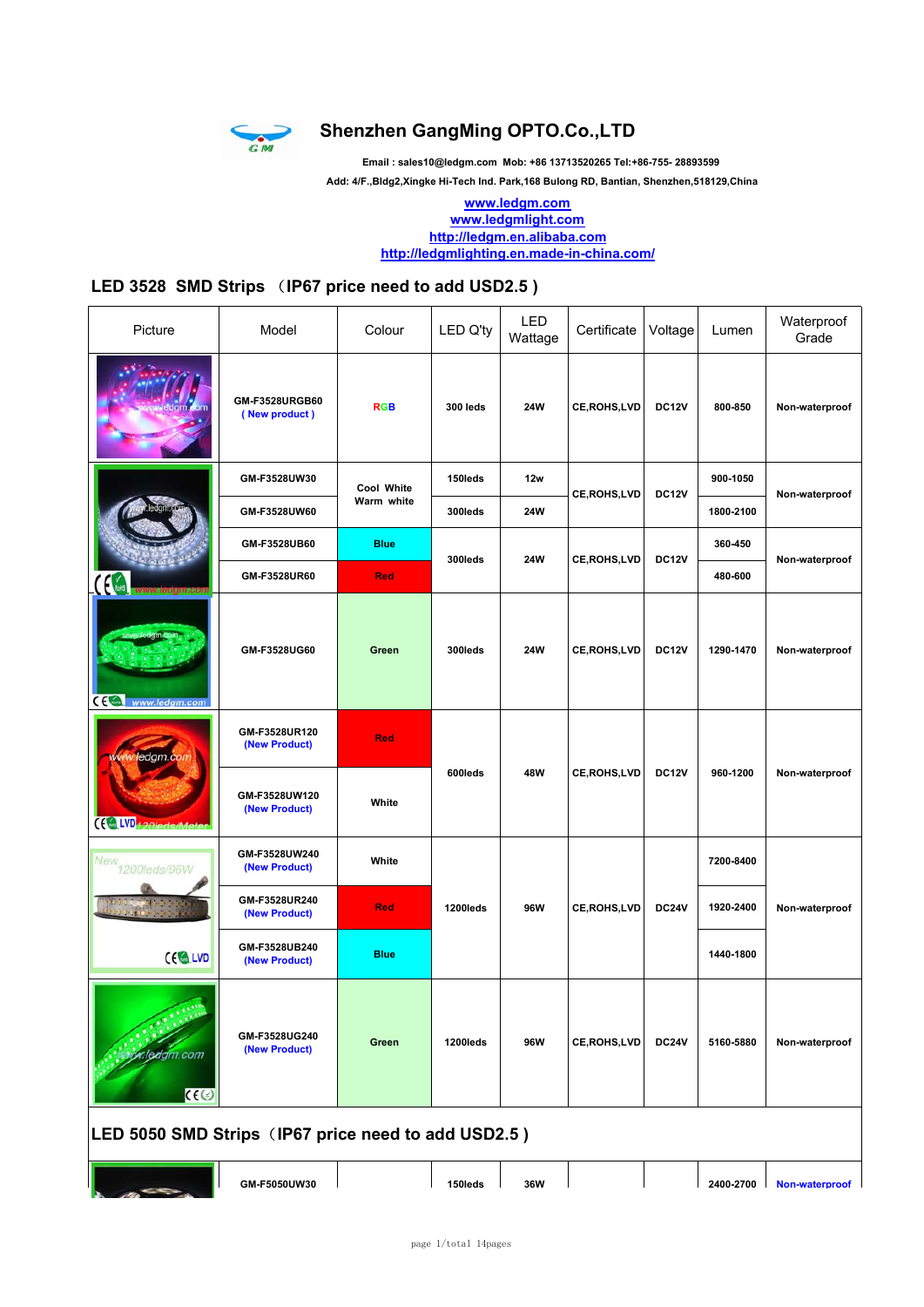|                            | GM-5050UW60<br>(Silicon glue)          | <b>Cool White</b><br><b>Warm White</b>                     | 300leds | 72w                           | CE, ROHS,<br><b>LVD</b>                       | <b>DC12V</b> | 4500-4800 | <b>IP67</b>    |  |  |
|----------------------------|----------------------------------------|------------------------------------------------------------|---------|-------------------------------|-----------------------------------------------|--------------|-----------|----------------|--|--|
|                            | GM-F5050UW60                           |                                                            |         |                               |                                               |              |           | Non-waterproof |  |  |
|                            | GM-F5050URGB30                         | <b>RGB</b>                                                 | 150leds | 36w                           | CE, ROHS,                                     | <b>DC12V</b> | 1200-1350 | Non-waterproof |  |  |
|                            | GM-F5050URGB60                         |                                                            | 300leds | 72w                           | <b>LVD</b>                                    |              | 2400-2700 | Non-waterproof |  |  |
|                            | GM-PSB12V-RNA1RGB                      | Remote controller, DC12V 6A                                |         |                               |                                               |              |           |                |  |  |
| Ćξ<br>www.ledgm.com        | GM-LST12V-36W                          |                                                            |         |                               | Power supply, DC12V 3A                        |              |           |                |  |  |
| <b>LED Strip Accessory</b> |                                        |                                                            |         |                               |                                               |              |           |                |  |  |
| ww.ledam.com               |                                        | Single colour strip DC plug (Female and Male end)          |         |                               |                                               |              |           |                |  |  |
|                            | Black LED strip connect cable          |                                                            |         |                               |                                               |              |           |                |  |  |
|                            |                                        |                                                            |         | White LED strip connect cable |                                               |              |           |                |  |  |
|                            |                                        |                                                            |         |                               | 3528 LED strip connector IP67 DC12V           |              |           |                |  |  |
| 11 或图                      |                                        |                                                            |         |                               | 3528 LED strip connector Non-waterproof DC12V |              |           |                |  |  |
| 0.110                      | 5050RGB LED strip connector IP67 DC12V |                                                            |         |                               |                                               |              |           |                |  |  |
|                            |                                        | "L" type led strip Corner without led<br>DC <sub>12V</sub> |         |                               |                                               |              |           |                |  |  |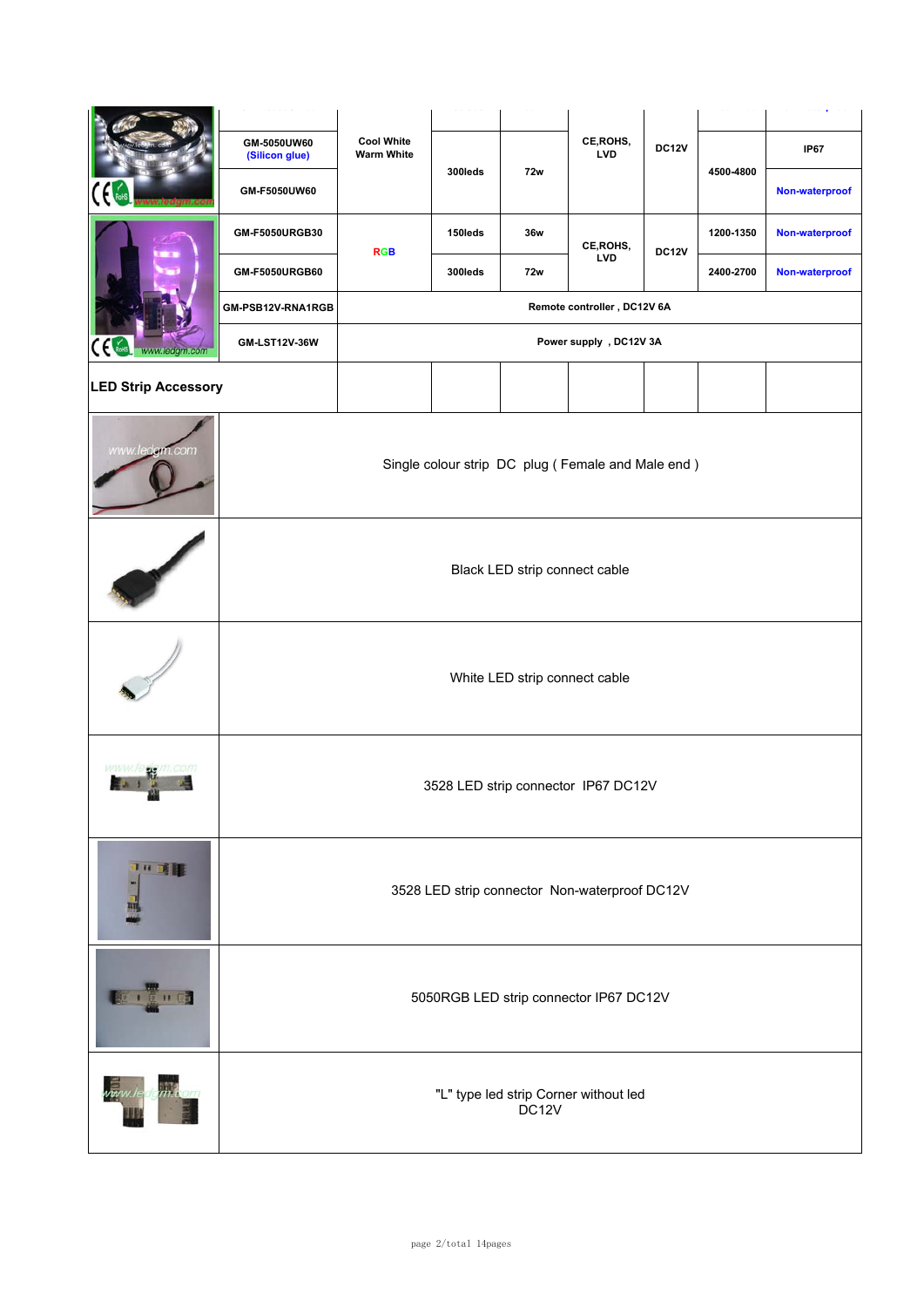|                                                |                                         | "T" type led strip T joint without led<br>DC <sub>12V</sub> |          |           |       |              |             |  |  |  |  |  |
|------------------------------------------------|-----------------------------------------|-------------------------------------------------------------|----------|-----------|-------|--------------|-------------|--|--|--|--|--|
|                                                |                                         | "+" type led strip cross without led<br>DC <sub>12V</sub>   |          |           |       |              |             |  |  |  |  |  |
|                                                |                                         | 4 Pins strip connector (2 sides)                            |          |           |       |              |             |  |  |  |  |  |
|                                                |                                         | 4 Pins strip connector                                      |          |           |       |              |             |  |  |  |  |  |
|                                                |                                         | Black LED strip connect cable with 2 side                   |          |           |       |              |             |  |  |  |  |  |
|                                                | Single colour Waterproof LED strip plug |                                                             |          |           |       |              |             |  |  |  |  |  |
| <b>LED Hard Strip</b>                          |                                         |                                                             |          |           |       |              |             |  |  |  |  |  |
| Picture                                        | Model                                   | Size(mm)                                                    | LED Q'ty | Lumen     | Watts | Voltage      | IP          |  |  |  |  |  |
| www.ledgm.com                                  | GM-DT500-<br>SMD3528W45                 | 500*12*7                                                    | 45pcs    | 180-200LM | 3.6W  | <b>DC12V</b> | <b>IP65</b> |  |  |  |  |  |
|                                                | GM-DT500-<br>SMD5050RGB30               | 500*12*7                                                    | $30pc$ s | 450-480LM | 7.2W  |              |             |  |  |  |  |  |
| <b>AD' DECKE CALME</b><br><b>JUNEAU DELINE</b> | GM-DT500-<br>SMD5050W30                 |                                                             |          |           |       | <b>DC12V</b> | <b>IP65</b> |  |  |  |  |  |
|                                                | GM-DT1000-<br>SMD5050RGB60              | 1000*12*7                                                   | 60pcs    | 900-960LM | 14.4W |              |             |  |  |  |  |  |
|                                                | GM-DT1000-<br>SMD5050W60                |                                                             |          |           |       |              |             |  |  |  |  |  |
| <b>LED Strip Controller</b>                    |                                         |                                                             |          |           |       |              |             |  |  |  |  |  |
| <b>Picture</b>                                 | Model                                   | Size                                                        |          | Current   |       | Voltage      |             |  |  |  |  |  |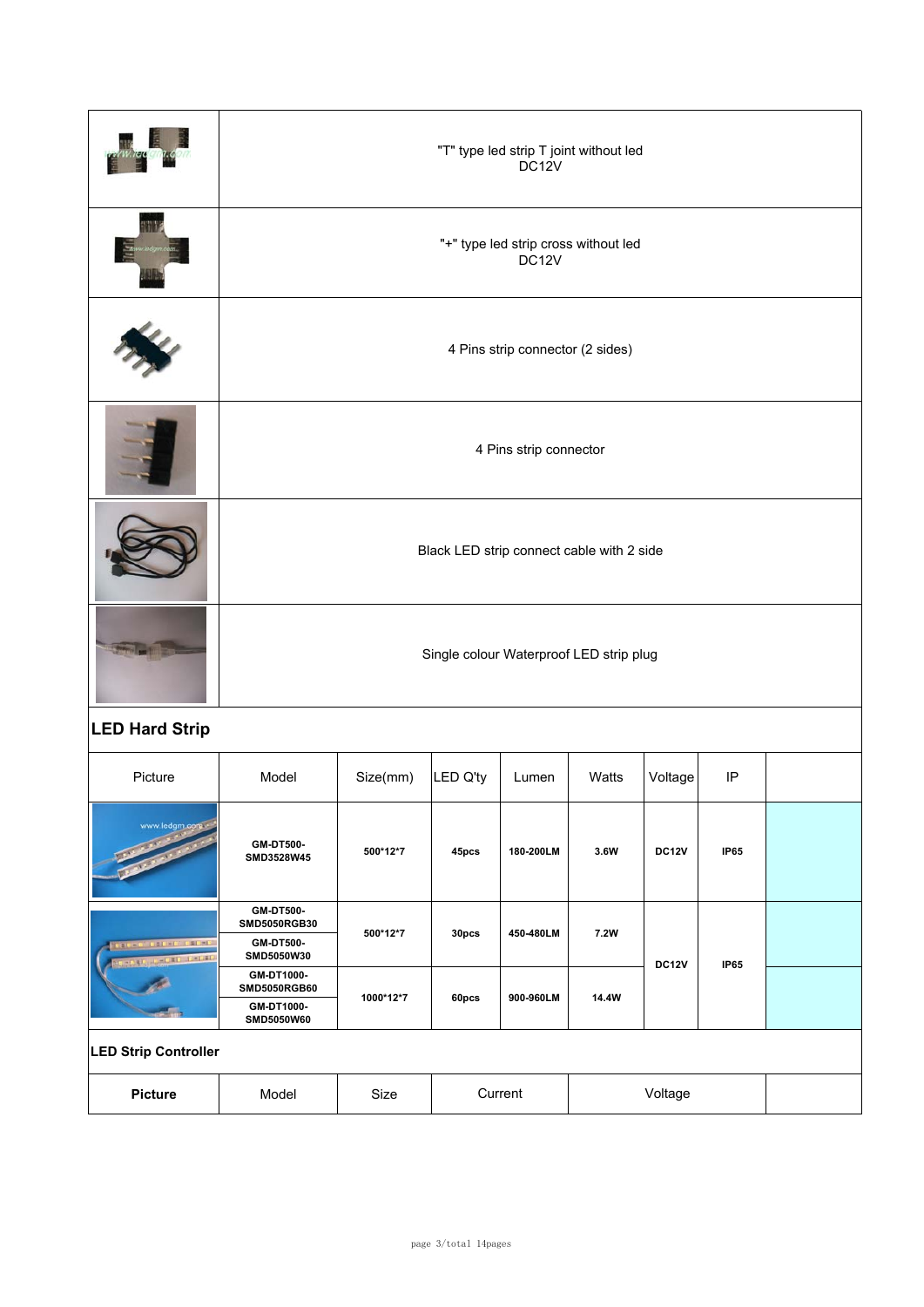| GM-PSB12V-RNA1RGB             | 24 Key IR RGB Strip Remote Controller DC12V 6A<br>Size: L85*W52*H7mm                      |  |
|-------------------------------|-------------------------------------------------------------------------------------------|--|
| GM-PSB12V-RNA2RGB             | IR RGB Strip , RGB projector light Remote Controller DC12/24V 12A<br>Size: L15*W7.5*H5 mm |  |
| GM-PSB12V-RNA3RGB             | 44Key IR remote controller DC12V 6A                                                       |  |
| <b>GM-PSB12V-RNAX</b>         | LED Single colour remote controller DC12V 6A<br>Size: L62×W35×H23mm                       |  |
| GM-PSB12V-<br><b>RBNA1RGB</b> | LED RGB Strip booster (Amplifier) DC12V/24V                                               |  |

### **LED Spot lamp**

| Picture                  | Model         | Size      | Watts<br>Luemn |    | Voltage  | Certificate     |
|--------------------------|---------------|-----------|----------------|----|----------|-----------------|
| $C \epsilon$             | GM-MR16RGB1   | Φ50*H54mm | 100-120        | 3W |          | <b>CE, ROHS</b> |
| C <sub>6</sub><br>am.cor | GM-MR16W3*1WB | Φ50*H54mm | 240-260        | 3W | AC/DC12V | <b>CE, ROHS</b> |
| CE Cons                  | GM-MR16W3*1WC | Φ50*H54mm | 240-260        | 3W | AC/DC12V | <b>CE, ROHS</b> |
| C(1)                     | GM-MR16W4*1W  | Φ50*H54mm | 320-360        | 4W | AC/DC12V | <b>CE, ROHS</b> |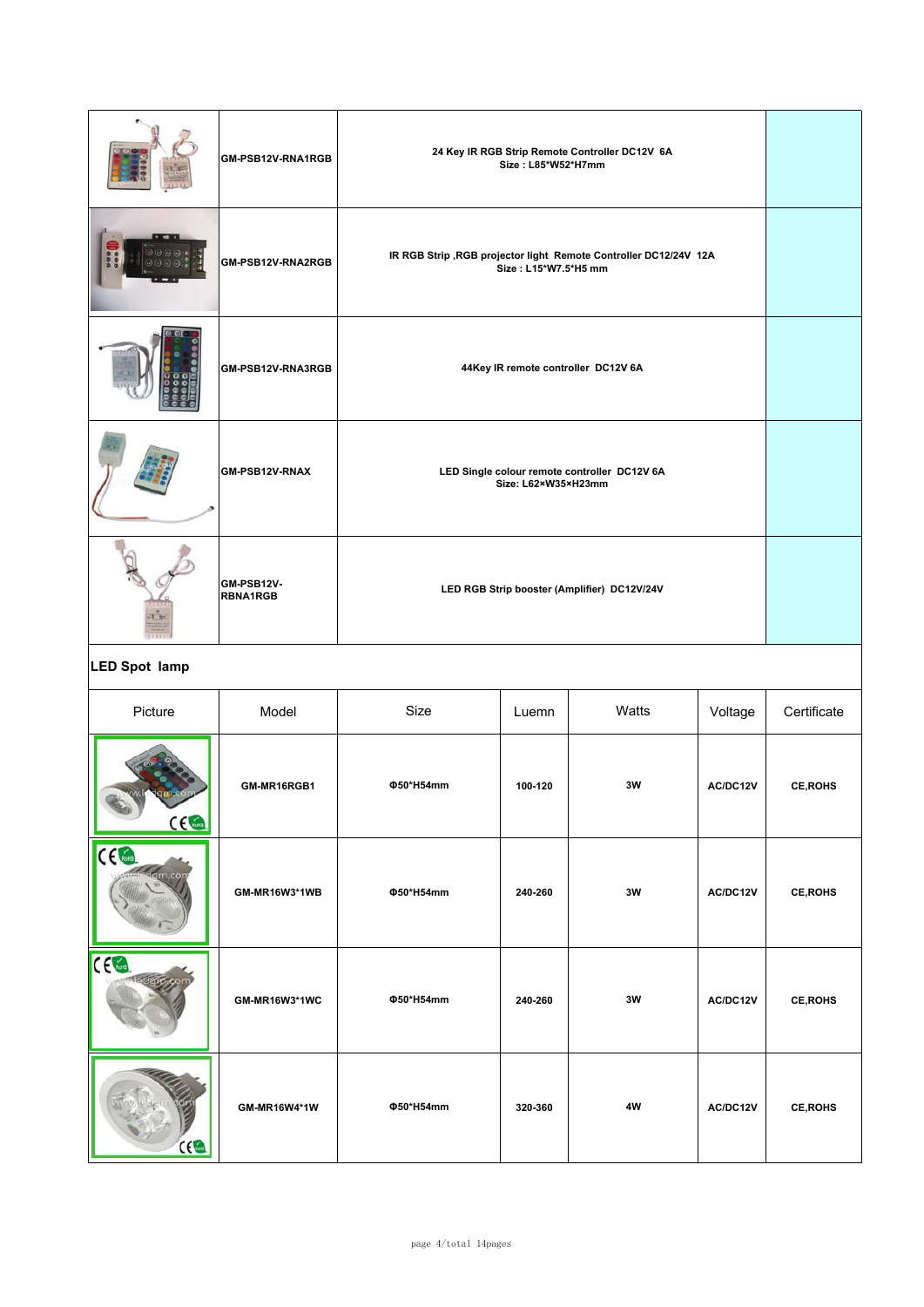| www.ledgms<br>ce                           | GM-MR16W5*1WA<br>(New) | Φ50*H66mm | 400-420 | 5W | AC/DC12V  | <b>CE, ROHS</b> |
|--------------------------------------------|------------------------|-----------|---------|----|-----------|-----------------|
| CE                                         | GM-MR16W3*3W           | Φ50*H80mm | 450-500 | 9W | AC/DC12V  | <b>CE, ROHS</b> |
| $C \left( \frac{1}{\text{Roulli}} \right)$ | GM-MR16W3*2WA          | Φ50*H54mm | 400-500 | 6W | AC/DC12V  | CE, ROHS        |
| m.co<br>CE                                 | GM-GU10RGB1            | Φ50*H62mm | 100-120 | 3W | AC85-265V | <b>CE, ROHS</b> |
| $C \in \mathbb{R}$<br>.com                 | GM-GU10W3*1WB          | Φ50*H61mm | 240-260 | 3W | AC85-265V | <b>CE, ROHS</b> |
| $c \in \mathbb{R}$                         | GM-GU10W3*1WC          | Φ50*H61mm | 240-260 | 3W | AC85-265V | <b>CE, ROHS</b> |
| <b>CEG</b>                                 | GM-GU10W4*1W           | Φ50*H61mm | 320-360 | 4W | AC85-265V | CE, ROHS        |
| widen com<br>C <sub>6</sub>                | GM--GU10W3*2WA         | Φ50*H61mm | 400-450 | 6W | AC85-265V | CE, ROHS        |
| CE<br>ledgm.go                             | GM-GU10W3*3W           | Φ50*H88mm | 450-500 | 9W | AC85-265V | CE, ROHS        |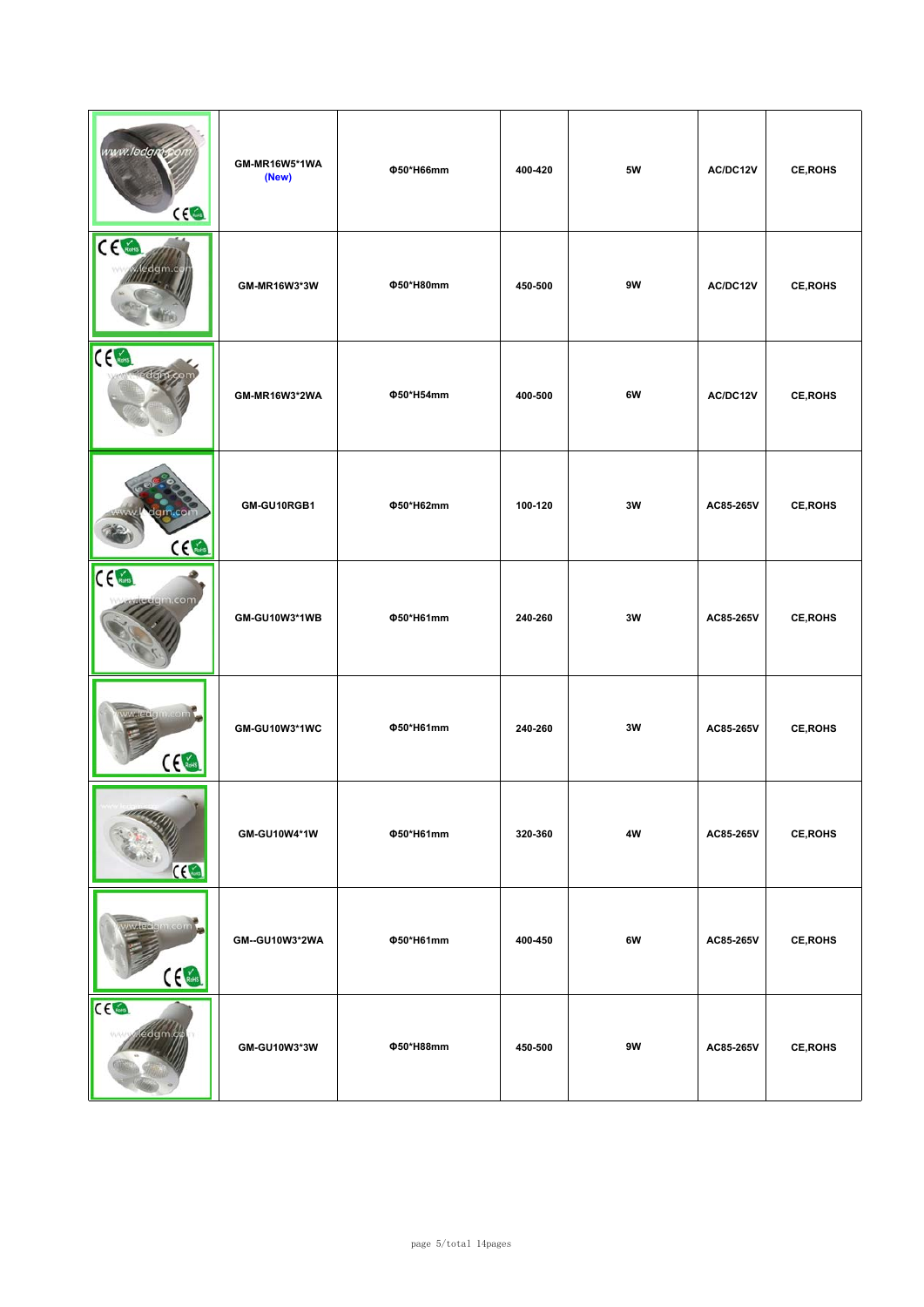| www.ledgo<br>ce                                                                 | GM-GU10W5*1WA<br>(New)   | Φ50*H75mm  | 400-420 | 5W        | AC85-265V                | <b>CE, ROHS</b> |
|---------------------------------------------------------------------------------|--------------------------|------------|---------|-----------|--------------------------|-----------------|
| edgm.com<br>ce                                                                  | GM-E27RGB1               | Φ50*H65mm  | 100-120 | 3W        | AC85-265V                | <b>CE, ROHS</b> |
| $C \in \mathbb{R}$                                                              | GM-E27W3*1WC             | Φ50*H58mm  | 240-260 | 3W        | AC85-265V                | <b>CE, ROHS</b> |
| CC                                                                              | GM-E27W4*1W              | Φ50*H58mm  | 320-360 | 4W        | AC85-265V                | <b>CE, ROHS</b> |
| $C \in \mathbb{R}$                                                              | GM-E27W3*2WA             | Φ50*H58mm  | 400-450 | 6W        | AC85-265V                | <b>CE, ROHS</b> |
| CC <sub>1</sub><br>dam                                                          | GM-E27W3*3W              | Φ50*H86mm  | 450-500 | 9W        | AC85-265V                | <b>CE, ROHS</b> |
|                                                                                 | GM-BL7W-7X1W             | Φ65*H132mm | 560-630 | 7W        | AC85-<br>265V            | CE, ROHS        |
| CE L                                                                            | GM-BL8W-5630-A<br>(New ) | Φ65*H132mm | 640-700 | <b>8W</b> | AC85-265V                | CE, ROHS        |
| LED Dimmable Lamp (New Product)                                                 |                          |            |         |           |                          |                 |
| $\begin{array}{ c c }\hline 0&0&0\cr 0&0&0\cr\hline 0&0&0\cr\hline \end{array}$ | GM-BL7W-7*1W-D<br>(New ) | Φ65*H132mm | 560-630 | 7W        | AC110-130V<br>AC220-240V | <b>CE, ROHS</b> |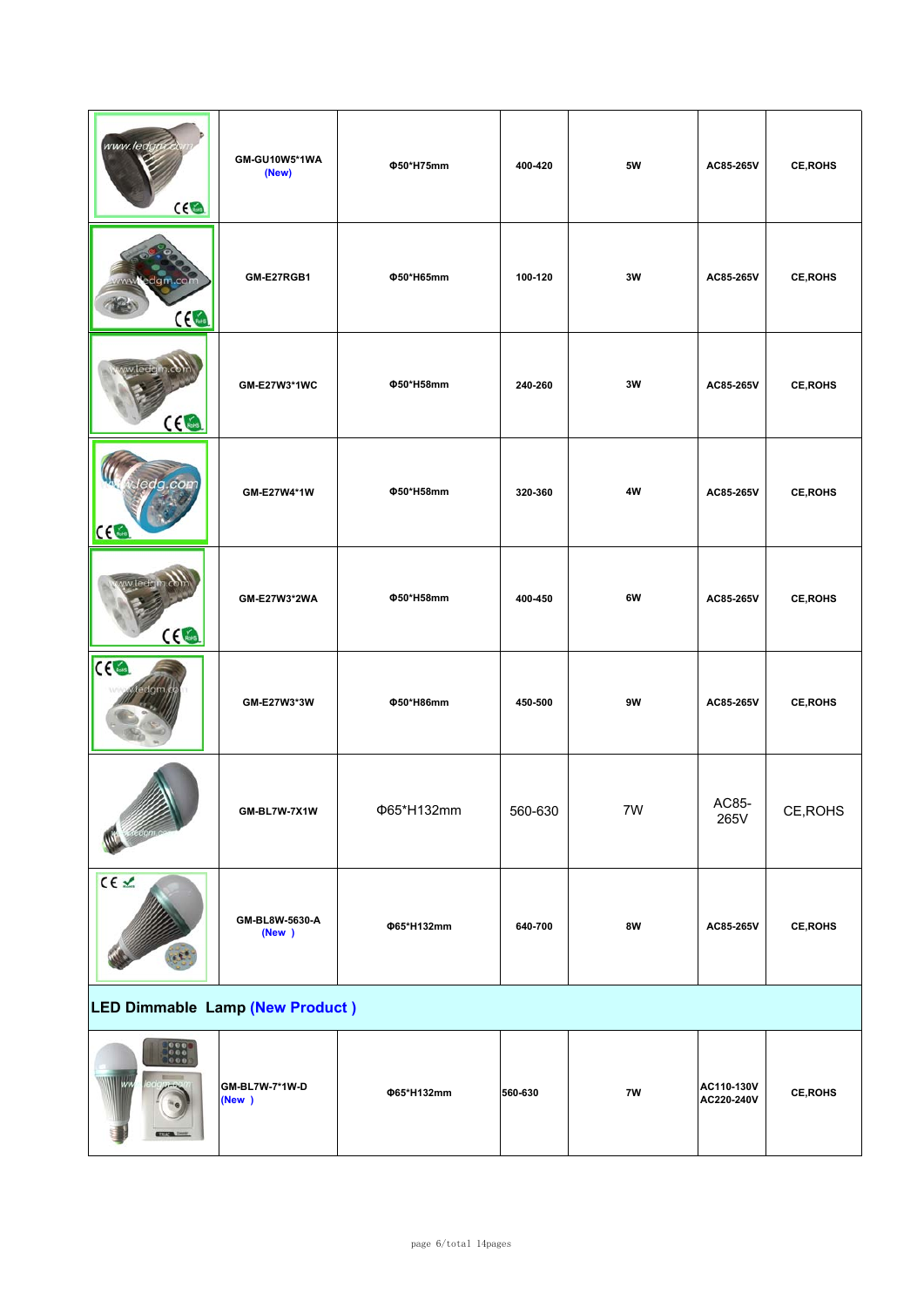|                                                   | <b>Dimmer</b>                                 | Dimmer for LED bulb, 400W, AC110-130 or AC220-240V |               |               |           |                 |  |  |  |  |
|---------------------------------------------------|-----------------------------------------------|----------------------------------------------------|---------------|---------------|-----------|-----------------|--|--|--|--|
| <b>Metazeleissikkolas</b><br>$C \n\in \mathbb{R}$ | GM-GU10W3*1WC-D<br>(New)                      | Φ50*H61mm                                          | 240-260       | 3W            | AC85-265V | <b>CE, ROHS</b> |  |  |  |  |
| CC <sub>6</sub>                                   | GM-GU10W3*2W-D<br>(New)                       | Φ50*H88mm                                          | 450-500       | 6W            | AC85-265V | <b>CE, ROHS</b> |  |  |  |  |
| <b>LED PAR Light</b>                              |                                               |                                                    |               |               |           |                 |  |  |  |  |
|                                                   | GM-AR111-7W                                   | <b>Φ111x H87mm</b>                                 | 530-560       | 7W            | AC85-265V | <b>CE, ROHS</b> |  |  |  |  |
| $\overline{\mathbf{C}}$                           | GM-AR111-7*2W                                 |                                                    | 850-900       | 14W           |           |                 |  |  |  |  |
|                                                   | <b>GM-AR111-7WE</b><br>(New)<br>white housing | Φ111x (H)57mm                                      | 7W<br>530-560 |               | AC85-265V | <b>CE, ROHS</b> |  |  |  |  |
| CE                                                | GM-AR111-7*2WE<br>(New)<br>white housing      |                                                    | 850-900       | <b>14W</b>    |           |                 |  |  |  |  |
| ww<br>Jedgm.con                                   | <b>GM-AR111-9WE</b><br>(New)<br>white housing | Φ111x (H)57mm                                      | 680-720       | 9W            | AC85-265V | <b>CE, ROHS</b> |  |  |  |  |
| CE                                                | GM-AR111-9*2WE<br>(New)<br>white housing      |                                                    | 1100-1200     | <b>18W</b>    |           |                 |  |  |  |  |
| <b>AR111 9W</b><br>am com                         | GM-AR111-9W                                   | Φ111x (H)57mm                                      | 680-720       | 9W            | AC85-265V | <b>CE, ROHS</b> |  |  |  |  |
|                                                   | GM-AR111-9*2W                                 |                                                    | 1100-1200     | <b>18W</b>    |           |                 |  |  |  |  |
|                                                   | GM-PAR30-5W                                   |                                                    | 380-400       | 5W            |           |                 |  |  |  |  |
| $\Omega$                                          | GM-PAR30-5*2W                                 | Φ95*H98mm                                          | 600-650       | 10W           | AC85-265V | CE, ROHS        |  |  |  |  |
| CC <sub>6</sub>                                   | GM-PAR30-7W                                   |                                                    |               | $7\mathsf{W}$ |           | <b>CE, ROHS</b> |  |  |  |  |
|                                                   | GM-PAR30-7*2W                                 | Φ95*H98mm                                          | 850-900       | <b>14W</b>    | AC85-265V |                 |  |  |  |  |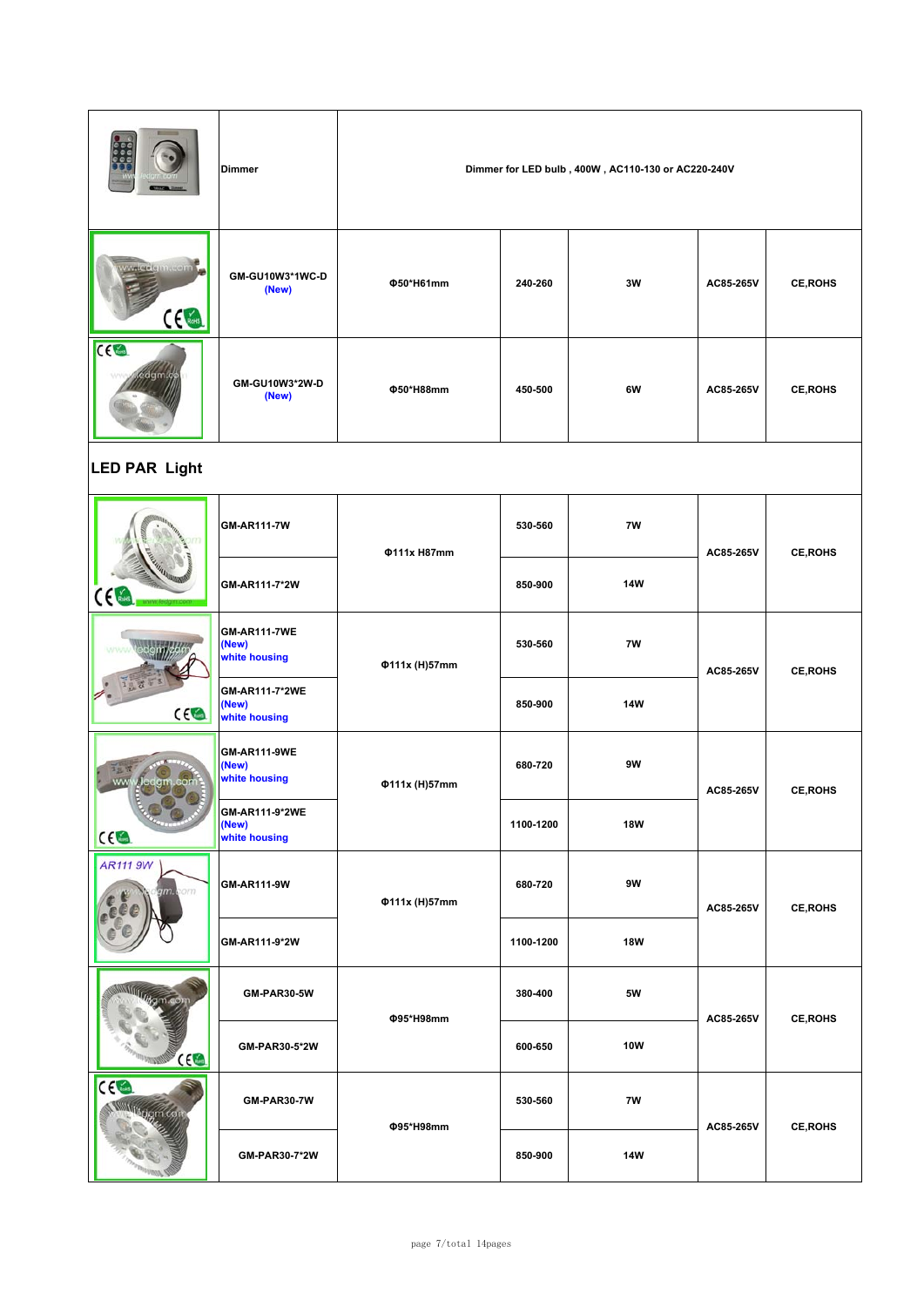| GM-PAR30-7WE<br>(New)<br>white housing          | 530-560                                                       | 7W         |  | <b>CE, ROHS</b>                                  |
|-------------------------------------------------|---------------------------------------------------------------|------------|--|--------------------------------------------------|
| <b>GM-PAR30-7*2WE</b><br>(New)<br>white housing | 850-900                                                       | <b>14W</b> |  |                                                  |
| GM-PAR38-9W                                     | 680-720                                                       | 9W         |  | <b>CE, ROHS</b>                                  |
| GM-PAR38-9*2W                                   | 1100-1200                                                     | <b>18W</b> |  |                                                  |
| GM-PAR38-12W                                    | 900-950                                                       | <b>12W</b> |  | <b>CE, ROHS</b>                                  |
| GM-PAR38-12*2W                                  | 1450-1500                                                     | 24W        |  |                                                  |
| GM-PAR38-12WE<br>(New)<br>white housing         | 900-950                                                       | <b>12W</b> |  | <b>CE, ROHS</b>                                  |
| GM-PAR38-12*2WE<br>(New)<br>white housing       | 1450-1500                                                     | <b>24W</b> |  |                                                  |
|                                                 | <b>Φ95*H98mm</b><br>Φ120*H130mm<br>Φ120*H130mm<br>Φ120*H130mm |            |  | AC85-265V<br>AC85-265V<br>AC85-265V<br>AC85-265V |

# **LED Projector**

| Picture                           | Model                                  | Size(mm)      | <b>LED Q'ty</b>         | Lumen     | <b>Watts</b> | Voltage      | Waterproof<br>Grade (IP) | Certificate                 |
|-----------------------------------|----------------------------------------|---------------|-------------------------|-----------|--------------|--------------|--------------------------|-----------------------------|
| (ELVDFC www.com                   | GM-TG68*58-3RGB                        | Φ68*W58*H115  | 3pcs*3W                 | 330-360   | 9W           | <b>DC24V</b> | <b>IP65</b>              | CE, ROHS, LVD,<br>FCC, IP65 |
| <b>36W RGB</b><br><b>EXALVDFC</b> | GM-TG36W-12*RGB                        | L330*W150     | 36pcs(12R,<br>12G, 12B) | 1600-1800 | 36W          | <b>DC24V</b> | <b>IP65</b>              | CE, ROHS, LVD,<br>FCC, IP65 |
| CE LVDFC                          | GM-TG10W-A<br>(Auluminum)              |               |                         |           |              | AC85-        |                          | CE, ROHS, LVD,              |
| $C \in \mathbb{R}$                | GM-TG10W-A01<br>(60 degree, Auluminum) | L115*W90*H105 | 1pc 10w                 | 800-900   | <b>10W</b>   | 265V         | <b>IP65</b>              | FCC,IP65                    |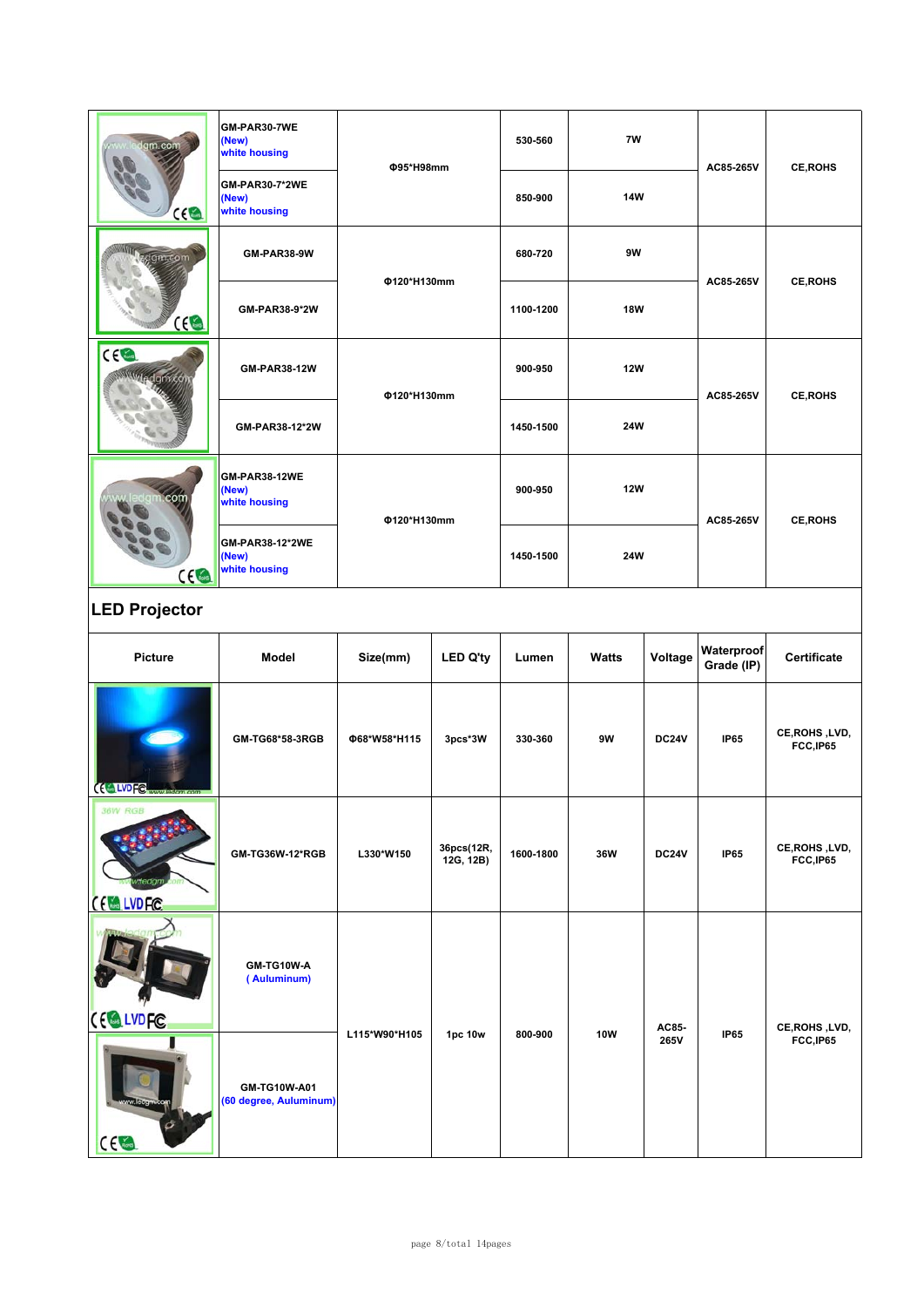|                         | GM-STG10W-A (New)<br>(With Sensor)               | L115*W90*H105                | 1pc 10w  | 800-900   | 10W        | AC85-<br>265V  | <b>IP65</b> | CE, ROHS, LVD,<br>FCC, IP65 |
|-------------------------|--------------------------------------------------|------------------------------|----------|-----------|------------|----------------|-------------|-----------------------------|
| v.ledg.com              | <b>GM-TG12W-A</b><br>(Grey and Black<br>housing) | L115*W90*H105                | 6pcs 2W  | 960-1080  | 12w        | AC85-<br>265V  | <b>IP65</b> | CE, ROHS, LVD,<br>FCC,IP65  |
| <b>CELLVDFC</b>         | GM-TG20W-A<br>(Auluminum)                        | L160*H95*W110                | 1pc 20w  | 1600-1800 | <b>20W</b> | AC85-<br>265V  | <b>IP65</b> | CE, ROHS, LVD,<br>FCC, IP65 |
| CE.<br><b>LVDFC</b>     | GM-TG30W-A                                       | L225*W190*H150               | 1pc 30w  | 2400-2700 | 30W        | AC170-<br>250V | <b>IP65</b> | CE, ROHS, LVD,<br>FCC,IP65  |
|                         | GM-TG30W-A02<br>(60 degree)                      | L225*W190*H150               | 1pc 30w  | 2400-2700 | 30W        | AC170-         | <b>IP65</b> | CE, ROHS, LVD,              |
| $\sim$ $\sim$ $\sim$    | GM-TG30W-A03<br>(60 degree)                      |                              |          |           |            | 250V           |             | FCC, IP65                   |
| חז<br>CE LVDFC          | GM-TG50W-A                                       | L285*W240*H180               | 1pc 50w  | 4000-4500 | 50W        | AC170-<br>250V | <b>IP65</b> | CE, ROHS, LVD,<br>FCC, IP65 |
| <b>IP65</b><br>CELLVDFC | GM-TG80W-A01                                     | L360*W285*H250               | 1pc 80w  | 6400-7000 | 80W        | AC170-<br>250V | <b>IP65</b> | CE, ROHS, LVD,<br>FCC,IP65  |
| ce                      | GM-TG100W-A01<br>(New)                           | L390*W290*H120m<br>${\bf m}$ | 1pc 100w | 8000-9000 | 100W       | AC170-<br>250V | <b>IP65</b> | CE, ROHS, LVD,<br>FCC,IP65  |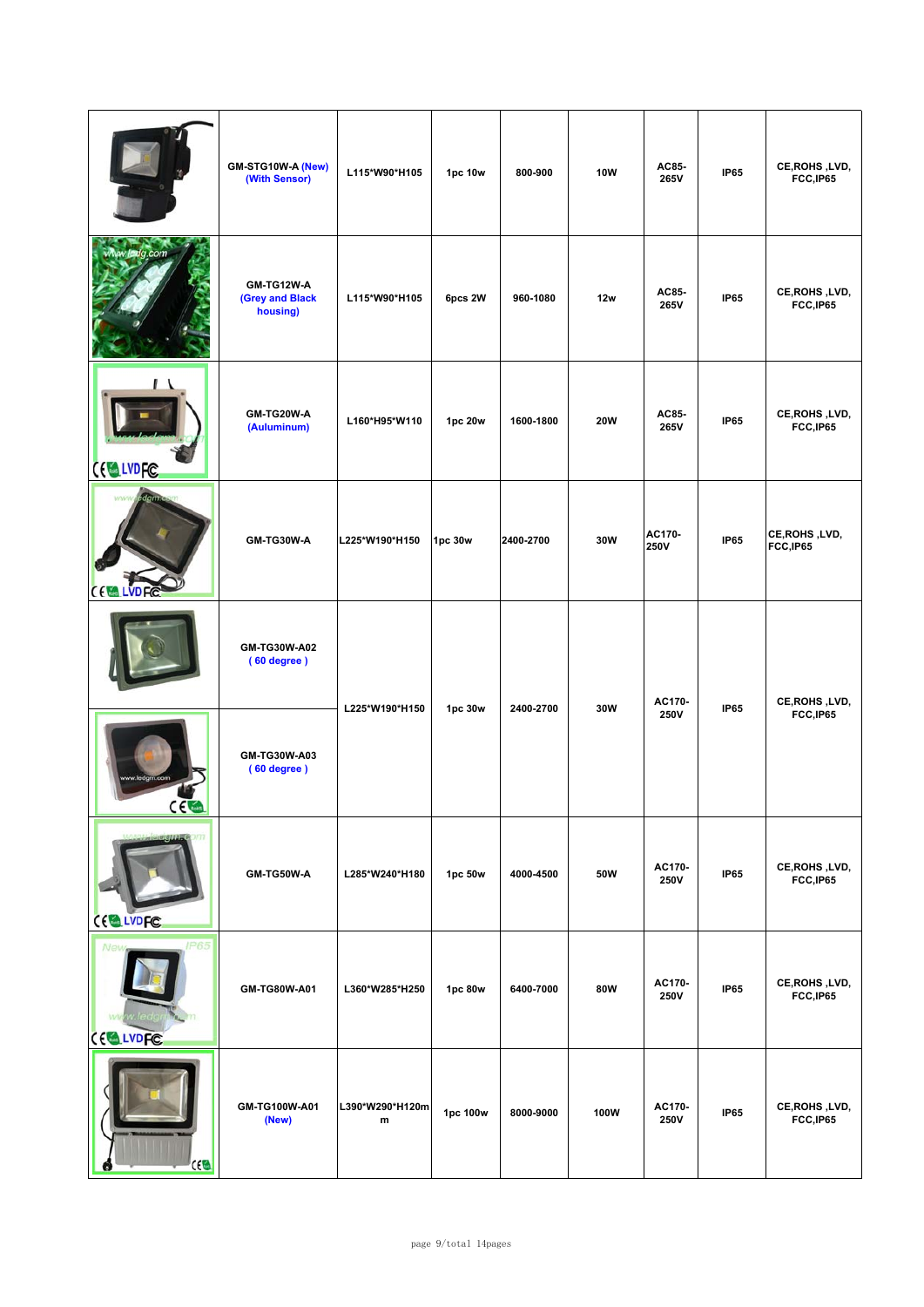|          | GM-TG100W-A04<br>(New) 60 degree | L390*W290*H120m<br>${\bf m}$ | 1pc 100w    | 8000-9000    | 100W        | AC170-<br><b>250V</b> | <b>IP65</b> | CE, ROHS, LVD,<br>FCC,IP65         |
|----------|----------------------------------|------------------------------|-------------|--------------|-------------|-----------------------|-------------|------------------------------------|
| CE LVDFC | GM-TG100W-A02<br>(New) 60 degree | L410*W290*H105m<br>m         | 1pc 100w    | 8000-9000    | 100W        | AC170-<br>250V        | <b>IP65</b> | CE, ROHS, LVD, FC<br><b>C.IP65</b> |
|          | GM-TG160W-A<br>(New)             | L570*W280*H200m<br>m         | 2pc 80w     | 12800-144000 | <b>160W</b> | AC170-                | <b>IP65</b> | CE, ROHS, LVD, FC<br><b>C.IP65</b> |
|          | <b>GM-TG200W-A</b><br>(New)      | L570*W280*H200m<br>m         | 2pc 100w    | 16000-18000  | 200W        | 250V                  |             |                                    |
|          | GM-TG30W-RGB<br>(New)            | L225*W190*H150               | 1 pc of 30W | 1500-1600    | 30W         | AC170-<br><b>250V</b> | <b>IP65</b> | CE, ROHS, LVD,<br>FCC, IP65        |
|          | GM-TG60W-RGB<br>(New)            | L285*W240*H180               | 1 pc of 60W | 3000-3600    | 60W         | AC170-<br>250V        | <b>IP65</b> | CE, ROHS, LVD,<br>FCC,IP65         |

## **LED High Bay**

| Picture | Model      | Size(mm)    | <b>LED Q'ty</b> | Lumen     | Watts | Voltage   |  |
|---------|------------|-------------|-----------------|-----------|-------|-----------|--|
|         | GM-HB50W-A | Φ410*H410mm | 50PCS           | 4000-4500 | 50W   | AC85-265V |  |
|         | GM-HB80W-A | Φ465*H405mm | 80PCS           | 6400-7200 | 80W   | AC85-265V |  |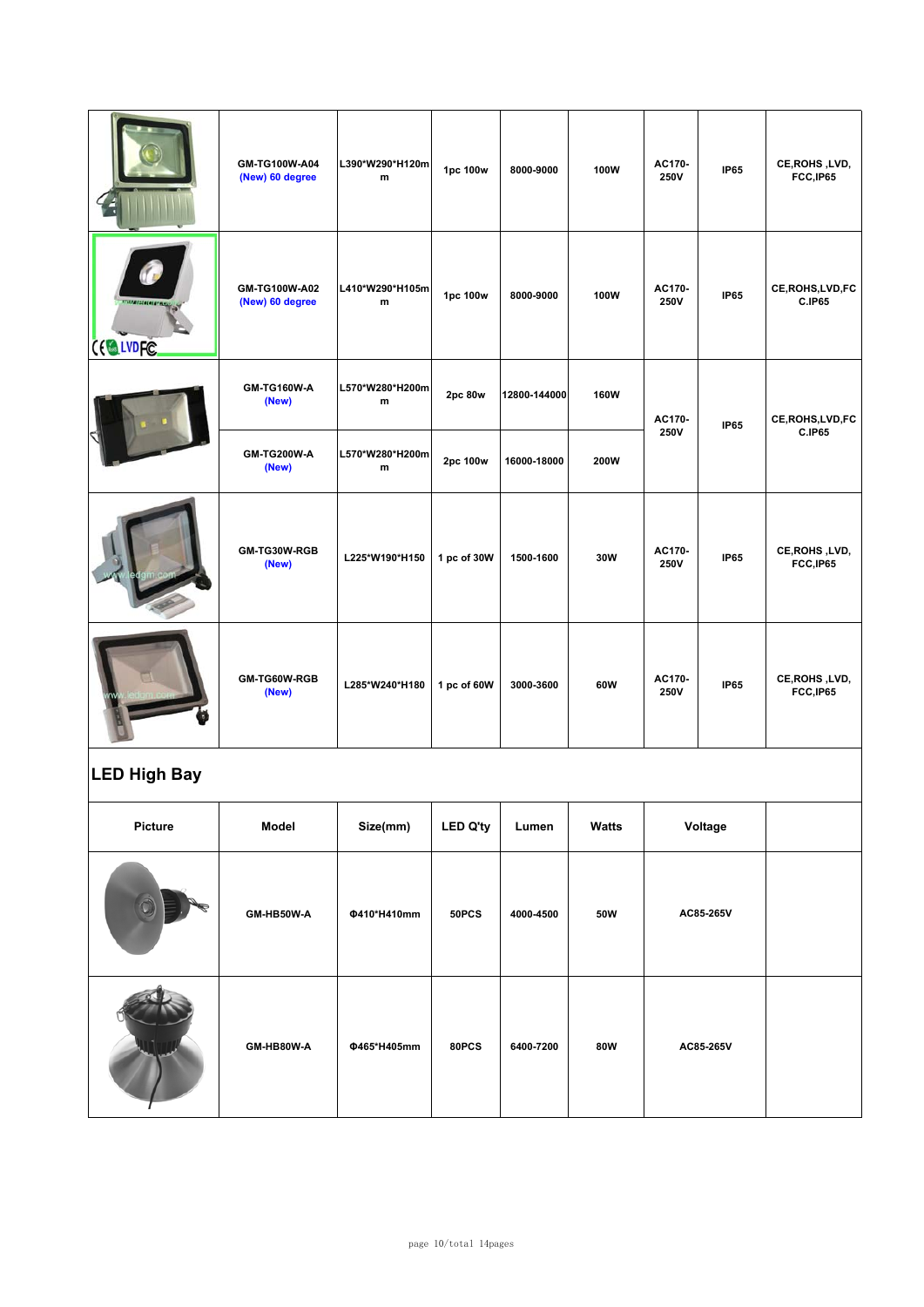|                         | GM-HB100W-A         | Φ465*H405mm | <b>100PCS</b>    | 8000-9000   | 100W          | AC85-265V      |                          |  |  |  |
|-------------------------|---------------------|-------------|------------------|-------------|---------------|----------------|--------------------------|--|--|--|
| <b>LED Ceiling Lamp</b> |                     |             |                  |             |               |                |                          |  |  |  |
| Picture                 | Model               | Size(mm)    | <b>LED Q'ty</b>  | Lumen       | <b>Watts</b>  | Voltage        | Waterproof<br>Grade (IP) |  |  |  |
|                         | GM-CL3W--3*1WZ      | Φ92*H50mm   | 3pcs             | 240-260     | 3W            | AC100-<br>240V | Non-<br>waterproof       |  |  |  |
|                         | GM-CL3W-3*1W        | Φ92*H50mm   | 3 <sub>pcs</sub> | 240-260     | 3W            | AC100-<br>240V | Non-<br>waterproof       |  |  |  |
| gm.com                  | <b>GM-CL5W-5*1W</b> | Φ105*H72mm  | 5pcs             | 400-420     | <b>5W</b>     | AC100-<br>240V | Non-<br>waterproof       |  |  |  |
|                         | <b>GM-CL7W-7*1W</b> | Φ105*H75mm  | 7pcs             | 560-630     | 7W            | AC100-<br>240V | Non-<br>waterproof       |  |  |  |
|                         | GM-CL9W-3*3W        | Φ90*H75mm   | 3pcs             | 420-450     | $9\mathrm{W}$ | AC100-<br>240V | Non-<br>waterproof       |  |  |  |
|                         | GM-CL12W-12*1W      | Φ135*H70mm  | 12pcs            | 960-1080LM  | <b>12W</b>    | AC100-<br>240V | Non-<br>waterproof       |  |  |  |
|                         | GM-CL15W-15*1W      | Φ150*H82mm  | 15pcs            | 1200-1350LM | <b>15W</b>    | AC100-<br>240V | Non-<br>waterproof       |  |  |  |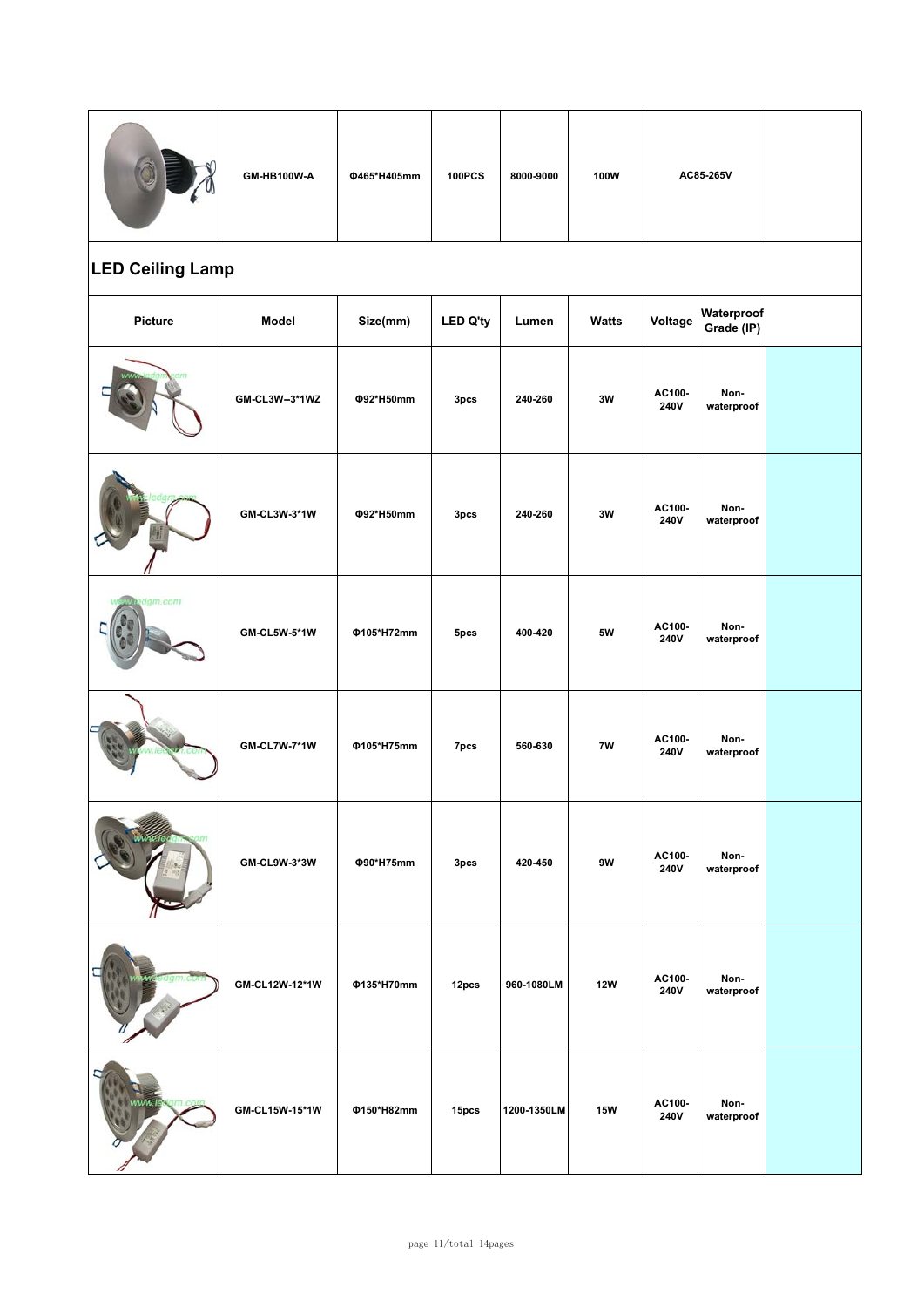|                         | GM-PL12W-12X1W<br>(New)                | Φ150*H82mm  | 12pcs              | 960-1080LM | <b>12W</b> | AC100-<br>240V | <b>IP44</b>     |  |
|-------------------------|----------------------------------------|-------------|--------------------|------------|------------|----------------|-----------------|--|
| <b>LED Track lights</b> |                                        |             |                    |            |            |                |                 |  |
| Picture                 | Model                                  | Size(mm)    | Degree             | Lumen      | Watts      | Voltage        | Material        |  |
| CE Contract             | GM-TL10W-A<br><b>New</b><br>(3 strand) | 114x86x68mm | 120                | 800-900    | <b>10W</b> | AC85-<br>265V  | <b>Aluminum</b> |  |
| w.ledgm.com             | GM-TL5W-5X1W-<br><b>W01</b><br>(New)   | Ø 79*74mm   | 15,25,30,45,<br>60 | 400-450    | 5w         | AC100-<br>240V | <b>Aluminum</b> |  |
| ledgm.c                 | GM-TL5W-5X1W-<br><b>W02</b><br>(New)   | Ø 70*79mm   | 15,25,30,45,<br>60 | 400-450    | 5w         | AC100-<br>240V | <b>Aluminum</b> |  |
| <b>M.ledgm.con</b>      | GM-TL7W-7X1W-W01<br>(New)              | Ø 79*74mm   | 15,25,30,45,<br>60 | 560-630    | 7W         | AC100-<br>240V | Aluminum        |  |
| v.ledgm.com             | GM-TL7W-7X1W-W02<br>(New)              | Ø 79*74mm   | 15,25,30,45,<br>60 | 560-630    | 7W         | AC100-<br>240V | <b>Aluminum</b> |  |
| ww.ledgm.co             | GM-TL7W-7X1W-W03<br>(New)              | Ø 70*79mm   | 15,25,30,45,<br>60 | 560-630    | 7W         | AC100-<br>240V | Aluminum        |  |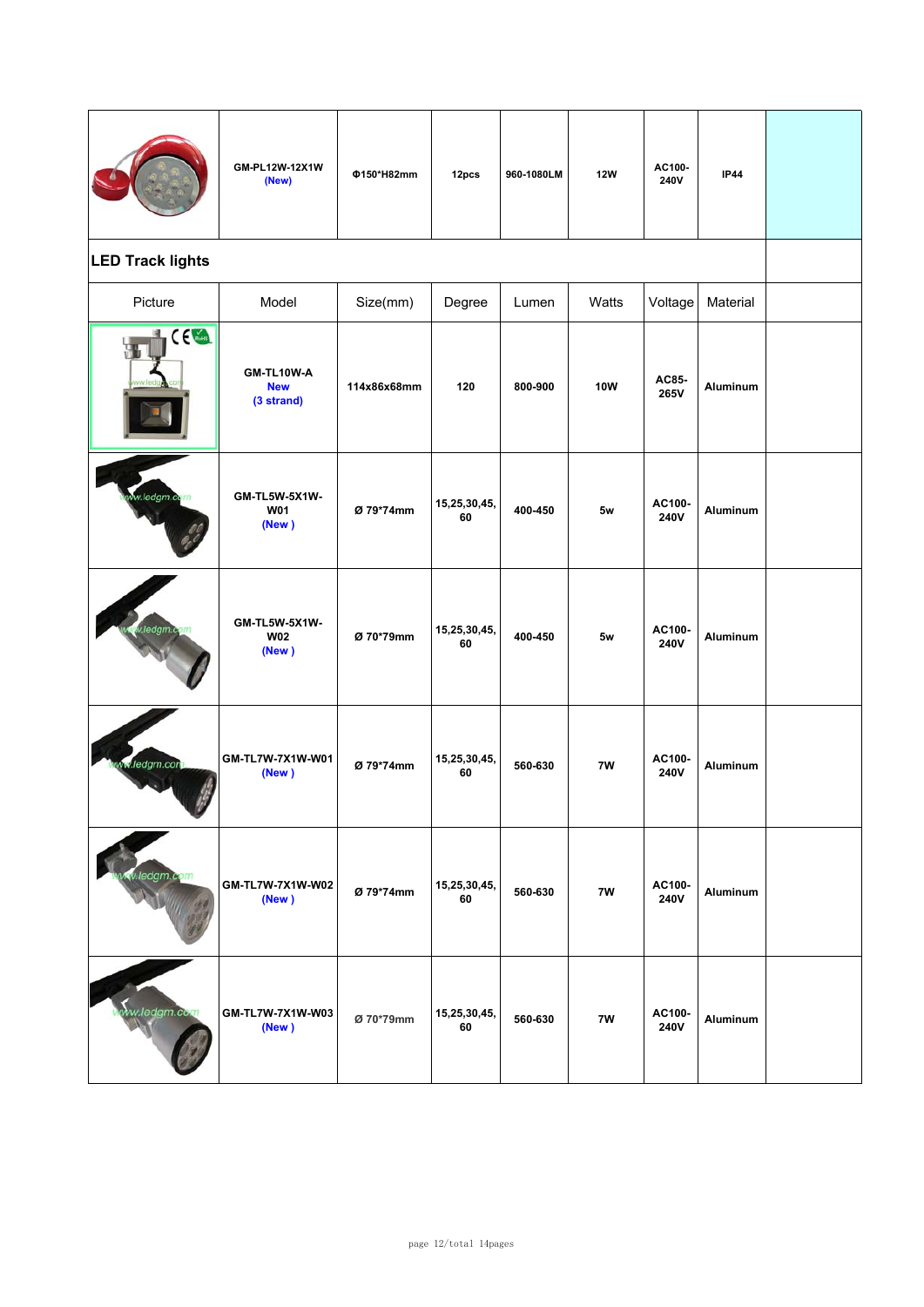| ledgm.com                                                                                                                                                                                                                                                                                                                                                                                                                                                                                    | GM-TL12W-12X1W-<br><b>W01</b><br>(New) | Ø 100*76mm     | 15,25,30,45,<br>60 | 960-1080                         | <b>12W</b>                                 | AC100-<br>240V | <b>Aluminum</b> |  |
|----------------------------------------------------------------------------------------------------------------------------------------------------------------------------------------------------------------------------------------------------------------------------------------------------------------------------------------------------------------------------------------------------------------------------------------------------------------------------------------------|----------------------------------------|----------------|--------------------|----------------------------------|--------------------------------------------|----------------|-----------------|--|
| www.ledgm.c                                                                                                                                                                                                                                                                                                                                                                                                                                                                                  | GM-TL15W-15X1W-<br>W01<br>(New)        | Ø 119*127mm    | 15,25,30,45,<br>60 | 1200-1350                        | <b>15W</b>                                 | AC100-<br>240V | <b>Aluminum</b> |  |
| <b>LED Power Supply (Driver)</b>                                                                                                                                                                                                                                                                                                                                                                                                                                                             |                                        |                |                    |                                  |                                            |                |                 |  |
| <b>Picture</b>                                                                                                                                                                                                                                                                                                                                                                                                                                                                               | Model                                  | Size           | Current            |                                  | Voltage                                    | IP             | Certificate     |  |
|                                                                                                                                                                                                                                                                                                                                                                                                                                                                                              | <b>GM-PSF12V-30W</b>                   |                | 2.5A               | Vin:AC170-250V<br>Vout:DC12V/24V |                                            | <b>IP67</b>    | <b>CE, ROHS</b> |  |
| <b>MW<sub>y</sub></b> ledgm.com                                                                                                                                                                                                                                                                                                                                                                                                                                                              | <b>GM-PSF24V-30W</b>                   | 202*35*24mm    | 1.25A              |                                  |                                            |                |                 |  |
|                                                                                                                                                                                                                                                                                                                                                                                                                                                                                              | <b>GM-PSF12V-60W</b>                   | 187*69*43mm    | 5.0A               | Vin:AC170-250V<br>Vout:DC12V/24V |                                            | <b>IP67</b>    | <b>CE, ROHS</b> |  |
| 謂<br><u>ww.ledgm.com</u>                                                                                                                                                                                                                                                                                                                                                                                                                                                                     | GM-PSF24V-60W                          |                | 2.5A               |                                  |                                            |                |                 |  |
|                                                                                                                                                                                                                                                                                                                                                                                                                                                                                              | GM-PSF12V-100W                         | 230*69*43mm    | 8.3A               | Vin:AC170-250V<br>Vout:DC12V/24V |                                            | <b>IP67</b>    | <b>CE, ROHS</b> |  |
|                                                                                                                                                                                                                                                                                                                                                                                                                                                                                              | GM-PSF24V-100W                         |                | 4.15A              |                                  |                                            |                |                 |  |
|                                                                                                                                                                                                                                                                                                                                                                                                                                                                                              | GM-PSF12V-150W                         |                | 12.5A              | Vin:AC170-250V<br>Vout:DC12V/24V |                                            | <b>IP67</b>    |                 |  |
| Sturmer Committee of B<br>ww.ledgm.com                                                                                                                                                                                                                                                                                                                                                                                                                                                       | GM-PSF24V-150W                         | 235*127*60mm   | 6.25A              |                                  |                                            |                | <b>CE, ROHS</b> |  |
| $\frac{1}{\sqrt{2}}\frac{1}{\sqrt{2}}\frac{\partial^2}{\partial x^2}+\frac{1}{\sqrt{2}}\frac{\partial^2}{\partial x^2}+\frac{1}{\sqrt{2}}\frac{\partial^2}{\partial x^2}+\frac{1}{\sqrt{2}}\frac{\partial^2}{\partial x^2}+\frac{1}{\sqrt{2}}\frac{\partial^2}{\partial x^2}+\frac{1}{\sqrt{2}}\frac{\partial^2}{\partial x^2}+\frac{1}{\sqrt{2}}\frac{\partial^2}{\partial x^2}+\frac{1}{\sqrt{2}}\frac{\partial^2}{\partial x^2}+\frac{1}{\sqrt{2}}\frac{\partial^2}{\partial x^2}+\frac{$ | GM-PSF12V-350W                         | 252*124*57mm   | 29.2A              | Vin:AC170-250V<br>Vout:DC12V     |                                            | <b>IP54</b>    | <b>CE, ROHS</b> |  |
|                                                                                                                                                                                                                                                                                                                                                                                                                                                                                              | GM-LST12V-36W                          | 115X47.2X32mm  | 3Α                 |                                  | Vin:AC85-265V<br>Vout:DC12V<br><b>IP54</b> |                | <b>CE, ROHS</b> |  |
|                                                                                                                                                                                                                                                                                                                                                                                                                                                                                              | <b>GM-LST12V-72W</b>                   | 115X47.2X32mm  | 6A                 | Vin:AC110-240V<br>Vout:DC12V     |                                            |                | <b>CE, ROHS</b> |  |
| <b>LED Tube</b>                                                                                                                                                                                                                                                                                                                                                                                                                                                                              |                                        |                |                    |                                  |                                            |                |                 |  |
| <b>Picture</b>                                                                                                                                                                                                                                                                                                                                                                                                                                                                               | Model                                  | Size           |                    | LED Q'ty                         | Watt                                       | Voltage        |                 |  |
| ce                                                                                                                                                                                                                                                                                                                                                                                                                                                                                           | <b>GM-FL600-</b><br>SMD2835W48         | φ30mm*600±2mm  |                    | 48leds                           | 9W                                         | AC100-240V     |                 |  |
|                                                                                                                                                                                                                                                                                                                                                                                                                                                                                              | GM-FL1200-<br>SMD2835W96               | φ30mm*1200±2mm |                    | 96leds                           | 18W                                        |                | AC90-130V       |  |
|                                                                                                                                                                                                                                                                                                                                                                                                                                                                                              | <b>GM-FL1500-</b><br>SMD2835W120       | φ30mm*1500±2mm |                    | 120leds                          | AC170-250V<br>22W                          |                |                 |  |